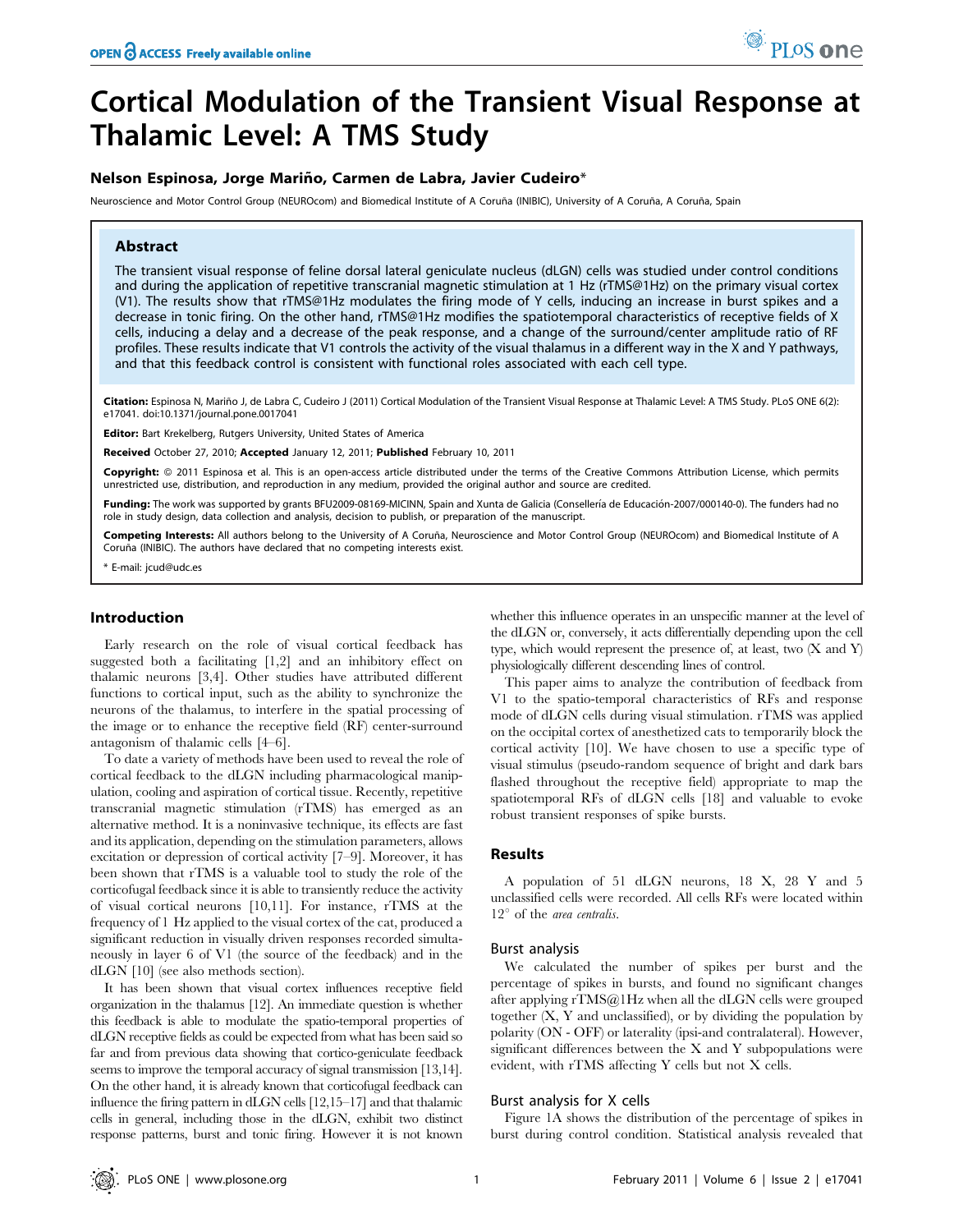

Figure 1. Percentage of spikes in burst mode for X cells. A, Distribution of the percentage of spikes in burst for the response of X dLGN cells. B, In these cells, the percentage of spikes in burst remained unaltered with rTMS@1Hz. doi:10.1371/journal.pone.0017041.g001

rTMS@1Hz did not alter either the burst or tonic response, as it is shown in Figure 1B for spikes in burst.

#### Burst analysis for Y cells

Burst properties of Y cells were not affected by the application of rTMS. However, differences were found depending on their visual response prior to rTMS application. Figure 2A shows the distribution of the percentage of spikes in bursts for Y cells during control conditions. A visual analysis of Figure 2A shows that there are two populations of neurons that generate bursts with different rate. To corroborate this subdivision of the sample, a two-phase clustering was performed, yielding a cut-off value around 40–50%, which divides the sample into neurons with low and high percentages of bursts in the response shown in Figure 2A (dashed line). In addition, an intra-burst analysis revealed that the subgroup with a high rate in burst response tended to generate bursts with a greater number of spikes than cells with a lower rate (Figure 2B,  $p<0.05$ , two samples t-test). This result suggests that these groups could constitute two different populations of neurons, henceforth each group was analyzed separately.

Neurons with a low percentage of bursts, i.e. the proportion of spikes in bursts was below  $40-50\%$  (n = 18), showed a significant



Figure 2. Distribution of the percentage of spikes in burst for the response of Y dLGN cells. <sup>A</sup>, Cluster analysis splits the population in two groups around 40-50% (dashed line). **B**, Distribution of the spikes per burst for Y dLGN cells. Neurons whose response had a low content of burst spikes (<40–50%, dark bars) mainly emitted bursts with two spikes. In contrast, cells with a high content of burst spikes  $($   $>$  40–50%, white bars) produced bursts with relatively more spikes. Vertical error bars represent the standard error of the mean. doi:10.1371/journal.pone.0017041.g002

increase in the percentage of spikes in bursts when rTMS@1Hz was applied, as it is shown in Figure 3A  $(21.1\pm2.2\%$  to  $24.0\pm2.2\%$ ,  $P<0.05$ , paired t-test) and therefore a decrease in the percentage of tonic spikes  $(78.9 \pm 2.2\%$  to  $76.0 \pm 2.2\%$ , P<0.05, paired t-test, Figure 3B). Considering each burst as an event, rTMS@1Hz application induced an 11.0% increase in the number of bursts (from  $143.2 \pm 17.7$  to  $162.5 \pm 19.0$ , P<0.05, paired t-test, Figure 3C).

Figure 3G shows an example of an ON Y cell with a low rate of spikes in bursts during control (29%, black line). Application of rTMS@1Hz increased the percentage of spikes in bursts to 38% (gray line).

Neurons with a high percentage of bursts, i.e. the proportion of spikes in bursts were more than 40–50% of the total response  $(n = 10)$ , did not show significant changes with rTMS@1Hz application (see Figures 3D–F).

#### Intervalogram analysis

Only spikes separated in the range from 0 to 20 ms were considered for the analysis because almost all interspike intervals during the transient phase of dLGN cells response fell into this range (see Material and Methods). According to the previous results, intervalogram analyses were developed separately for X and Y subpopulations.

#### Intervalogram analysis for X cells

Average intervalograms for X neurons population were calculated for both, control condition and when rTMS@1Hz was applied. Figure 4 shows the scatter plot of the difference between these two intervalograms. Dots indicate an increase (red dots) or decrease (blue dots) in the number of a determined interspike interval and dot size represents the degree of change. During the presentation of visual stimuli (vertical black bar on left) the main changes induced by rTMS are associated with a decrease in the number of spikes separated from 1 to 3 ms. Elsewhere in the intervalogram there are more subtle changes generally related to a decrease of interspike intervals.

#### Intervalogram analysis for Y cells

The sample of Y cells was subdivided depending on their rate of bursts response considering our previous bursts analysis. Y neurons with a low rate of spikes in bursts (smaller than 40–50%) increased the amount of interspike intervals within a range of 1 to 5 ms during rTMS application (Figure 5A). In contrast, neurons with a high percentage of bursts seem to be less affected by rTMS@1Hz with a scatter plot that reflects changes of slighter magnitude (Figure 5B).

#### Spatiotemporal response analysis

We then studied the spatial and temporal profile of the dLGN cells visual response using the reverse correlation technique. No significant changes were observed when considering the whole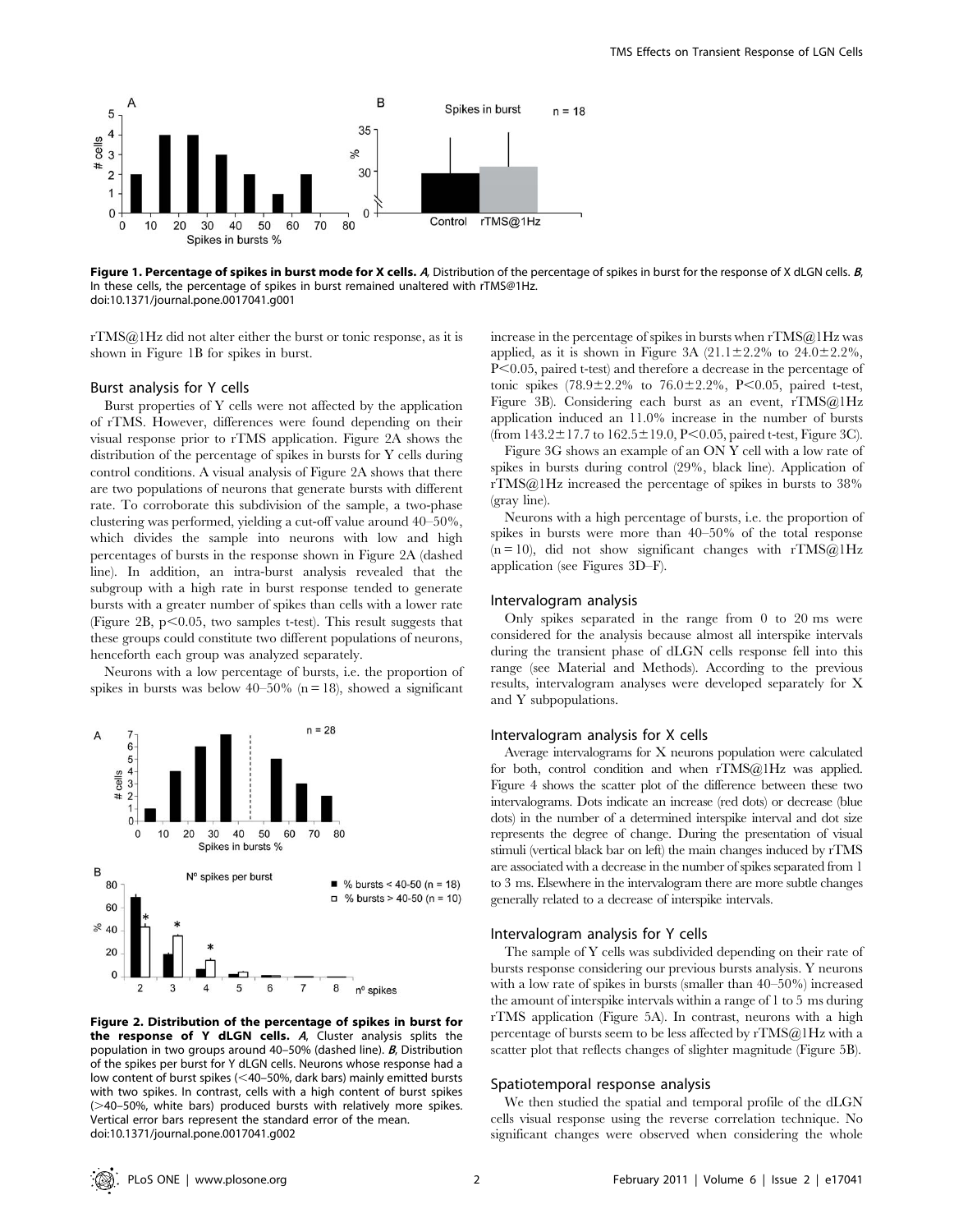

Figure 3. Analysis of Y dLGN cells whose percentage of response in burst was less than 40-50%. rTMS@1Hz increased the percentage of spikes in burst (A) and consequently decreased tonic spikes (B). Changes in response mode were reflected, as well, in the number of bursts (C).  $D-F$ , rTMS@1Hz did not alter the response mode of Y dLGN cells whose percentage of response in burst was more than 40-50%.  $G$ , An example of a Y dLGN cell response whose percentage of spikes in burst during control condition (black line) was 29%. rTMS@1Hz increased spikes in burst to 38% (gray line, bin = 2 ms). Vertical error bars represent the standard error of the mean. doi:10.1371/journal.pone.0017041.g003

population (X, Y and unclassified). The analysis was then performed separately on X and Y cells as follows.

## Spatiotemporal response analysis for X cells

The application of rTMS@1Hz induced changes in the spatiotemporal response of X cells. Figure 6A is an example of an ON X cell showing a decrease in peak response and an increase in peak latency after applying rTMS@1Hz. The cell also showed a change in the surround/center amplitude ratio (Figure 6B). Figure 7 shows the mean changes induced by rTMS@1Hz in cell responses for the population of X neurons. There is a decrease in the maximum response of 10.9% (from  $23.0 \pm 1.4$  to  $20.5 \pm 1.4$ , P<0.05, paired t-test, Figure 7A), a slight increase in latency  $(42.0 \pm 1.6)$  to  $43.0\pm1.6$ , P $< 0.05$ , paired t-test, Figure 7B) and an increase of 5.8% in the surround/center Gaussian amplitude ratio (from  $14.9 \pm 4.0\%$ ) to  $20.7 \pm 5.0\%$ , P $< 0.05$ , paired t-test, Figure 7C).

#### Spatiotemporal response analysis for Y cells

The application of rTMS@1Hz did not induce significant changes in the response of Y neurons, either taking all the

population of neurons or subdividing the sample according to the percentage of bursts (not shown). It is worthy of notice the fact that, in contrast to the X cell population, a group of Y neurons  $(n = 11)$  did show a decrease in latency. The remaining neurons presented an increase  $(n=9)$  or no change in this parameter  $(n = 8)$ . None of these groups was identified as neurons with a high or low percentage of bursts.

# Discussion

We have applied  $rTMS@1Hz$  to explore the influence of the corticofugal pathway in the transient phase of dLGN cells visual response. We have chosen this low-frequency stimulation protocol because it has been shown to be a fast and reliable method to transiently depress the excitability of the cerebral cortex [10,19] (see example in the method section). Moreover, we have previously used this protocol to demonstrate that corticogeniculate downflow selectively affects the sustained component of the visual response of dLGN cells with no effect on bursts discharge [10]. In the present work we show that the visual cortex exerts a differential control on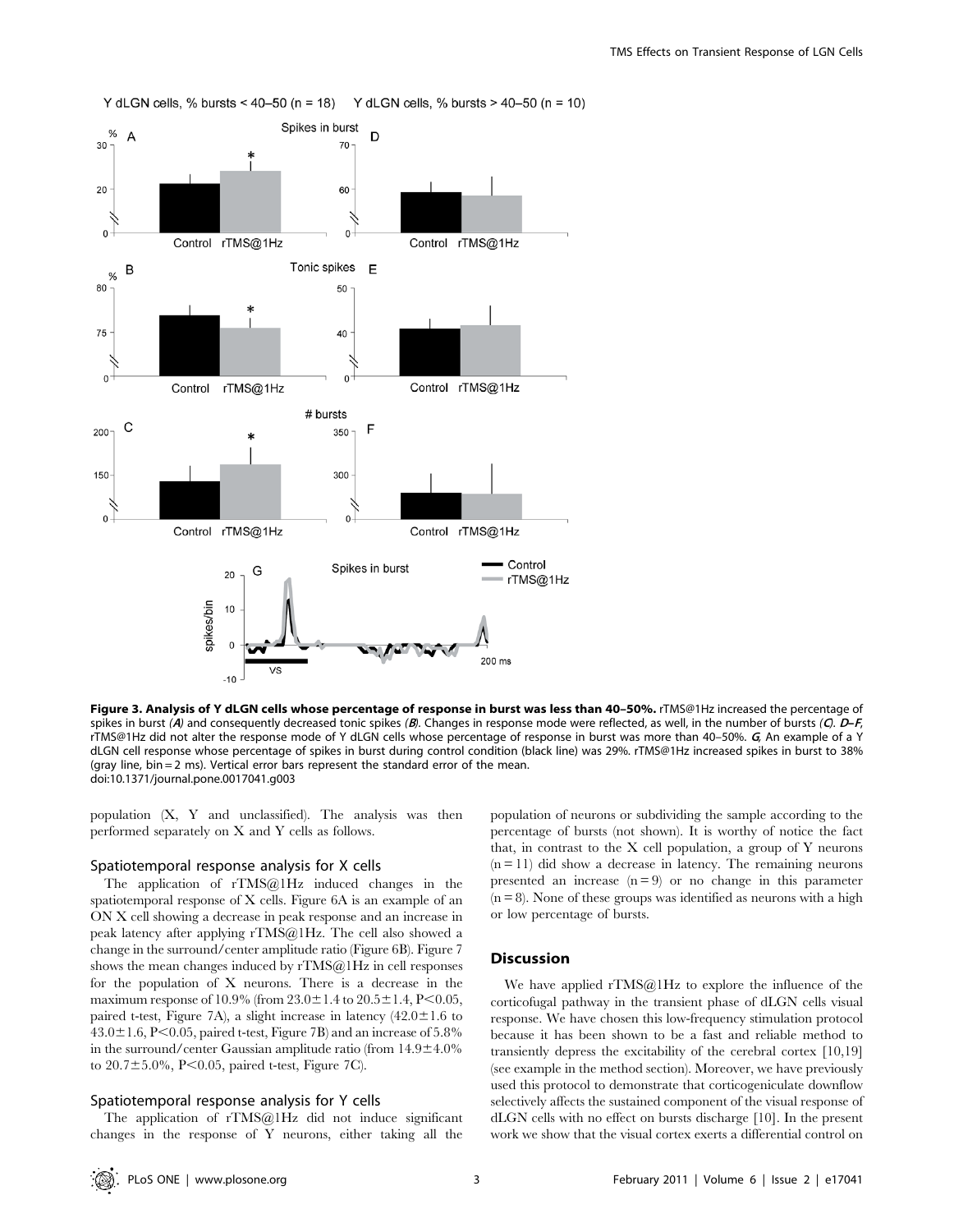#### $X$  dLGN cells,  $n = 18$



Figure 4. Scatter plot obtained subtracting average intervalogram of rTMS from control condition for X dLGN cells. Blue and red dots represent decrease and increase of interspike intervals (X axis) along the time (Y axis) respectively. Dot size depicts the magnitude of change and black bar shows the duration of visual stimulus. Asterisk indicates the interspike interval range for spikes in burst. doi:10.1371/journal.pone.0017041.g004

burst frequency and spatiotemporal RF organization depending on the cell type. This apparent contradiction may be explained taking into account some differences in the visual stimulation protocol. In previous works, to study the whole visual response of ON dLGN cells, we initially presented a black background and subsequently a white dot centered on the RF, and vice versa for OFF dLGN cells [10]. This proved to be an optimal way to analyze the effect of rTMS in the sustained phase of the response, but it had some disadvantages when considering the transient phase. For a relay dLGN neuron, prolonged exposure to a stimulus with a non-preferred contrast (black for an ON cell) produces a "rebound" response at the end of the stimulus mainly constituted by spikes in bursts [20–22]. These bursts may be driven by the inhibition produced by dLGN interneurons whose receptive field position coincides with the relay neuron, but with an opposite polarity (ON or OFF interneurons) [22]. Thus, an initial black background presented to an ON dLGN neuron preconditions their Vm to a more hyperpolarized level, by disynaptic inhibition via OFF interneurons, which in turn favors the generation of bursts once the visual stimulus appears. In the present study special care was taken to maintain a stable state in the inhibition that directly depends on retinal input [22]. To do this, a gray background (mean luminance of 45 cd/m<sup>2</sup>) for black and white bars series was used to keep the same background activity for interneurons and relay cells.

To analyze spikes in bursts, we applied the criteria based on intracellular recordings in cat dLGN neurons [23]. These are the most widely accepted criteria for burst analysis of extracellular recordings [12,24–26]. Additionally, we tested a more restrictive selection to prevent the inclusion of high frequency tonic spikes, considering each burst as a train comprised at least of three spikes [10,17,27]. Finally, we applied both criteria but considering 6 ms as the maximum intraburst interspike interval [28]. All criteria gave similar results which reinforces our conclusions.

## Effects of rTMS on transient phase response

Previous results [29] showed that cortical cooling induces a decrease in the peak response of the transient phase of on X cells (a decrease of 18%) whilst the peak value of Y cells remained unchanged. Our study adds new information, showing that the cortex selectively influences the spatiotemporal response of X neurons producing, together with a decrease in peak response, a slight increase in peak latency of around 1 ms; both phenomena are probably associated with an imbalance in the center/periphery amplitude ratio. Moreover, burst analysis showed that Y cells, but not X cells, increase their burst rate and reduce tonic spikes when the cortex is inactivated. This behavior was observed in those Y cells characterized by having a burst rate at control conditions of less than 40–50%. This splits our Y cell sample into two groups that also differ in their spikes per burst distribution. Since the number of spikes per burst increases at higher levels of hyperpolarization [30], all these data indicate that cortical blockade influences primarily neurons with some prior level of depolarization. Thus, when cortical input is reduced, dLGN neuron's Vm becomes more negative, increasing the number of spikes per burst. Hence, it is reasonable to hypothesize that Y cells with a high response rate in bursts reflect a lower pre-rTMS cortical activity, a condition in which the TMS seems to generate less effect on the cortex [11]. As far as we know, this clustering of Y cells has not been reported previously, although a study focused on dLGN cells burstiness suggests certain subdivision of Y cells depending on the "burst fraction" of their response [31].

Differences of cortical effects between X and Y cells could be due to some differences of connectivity patterns in both pathways. Besides the fact that both groups of neurons receive inputs from different types of retinal neurons, there is evidence that the X pathway could be exposed to higher local inhibitory control than the Y pathway [32,33] and that each pathway could have independent interneurons contacting only with the associated relay neurons [34,35]. Moreover, in visual cortex both pathways remain partially segregated in V1; reviewed in [36], but see [37]. These results suggest the existence of a difference in corticothalamic connectivity, as it has been recently shown by others in monkey [38].

Regarding corticothalamic synapses, neuroanatomical studies have revealed that axons coming from area 17 make contact with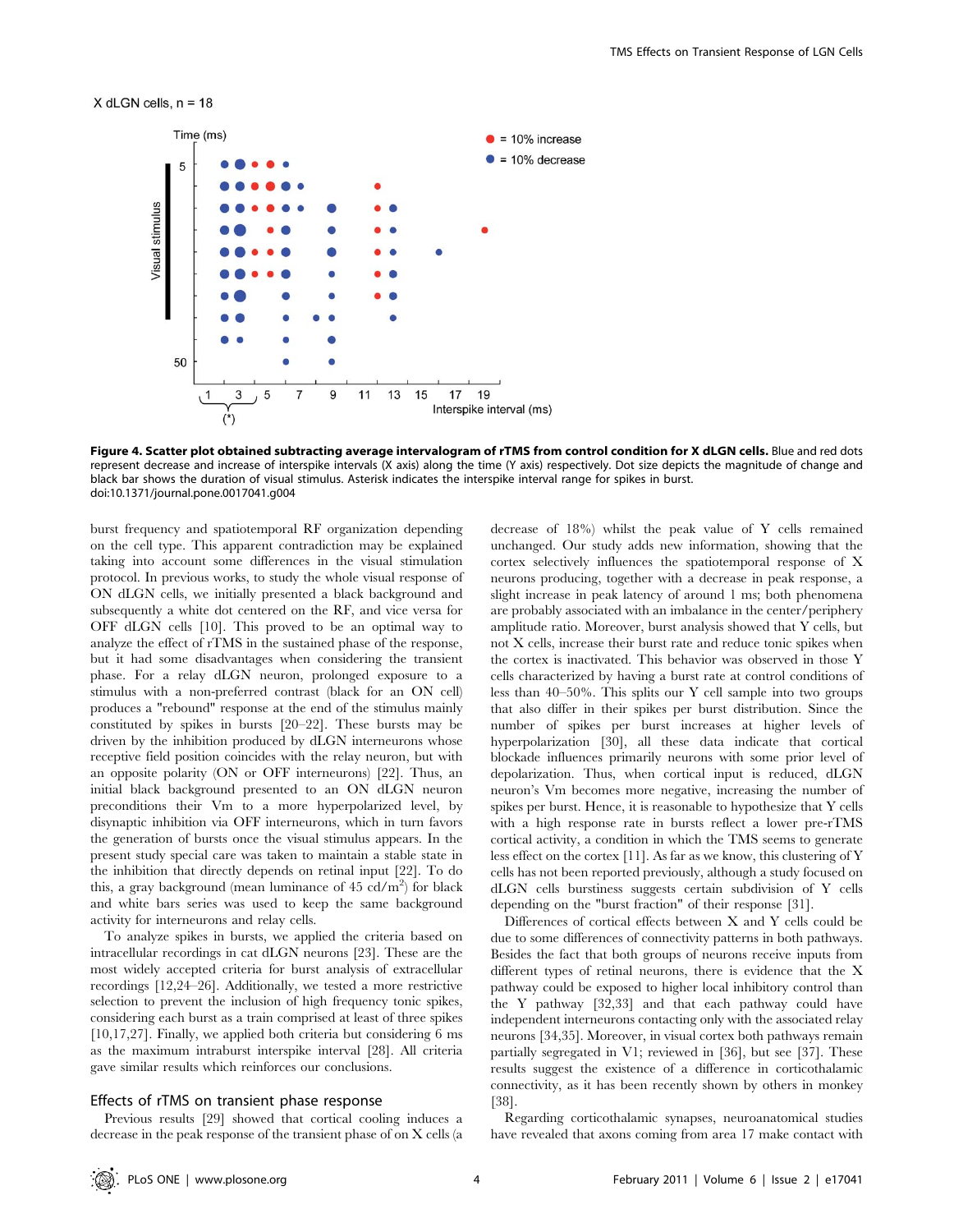

A: Y dLGN cells with spikes in burst percentage <  $40-50$  %, n = 18

B: Y dLGN cells with spikes in burst percentage  $> 40-50$  %, n = 10



Figure 5. Scatter plot for Y cells. Scatter plot of changes on intervalograms induced by rTMS@1Hz for Y dLGN cells with low (A) and high (B) content of bursts. doi:10.1371/journal.pone.0017041.g005



Figure 6. Example of a dLGN X-on cell whose STRF profile was modified by rTMS@1Hz. Circles represent real values normalized to control and curves their mathematical fits. <sup>A</sup>, Transient response elicited by a white bar presented at the RF center shows a decrease in peak value (from 80 to 60%) and an increase in latency (from 39 to 41 ms) when rTMS was applied. B, Construction of RF profile by fitting a difference of Gaussians (DoG) function to real values. rTMS@1Hz modified the rate between Gaussian amplitudes by a decrease of the center (upper thin curve) and an increase of the periphery (lower thin curves). doi:10.1371/journal.pone.0017041.g006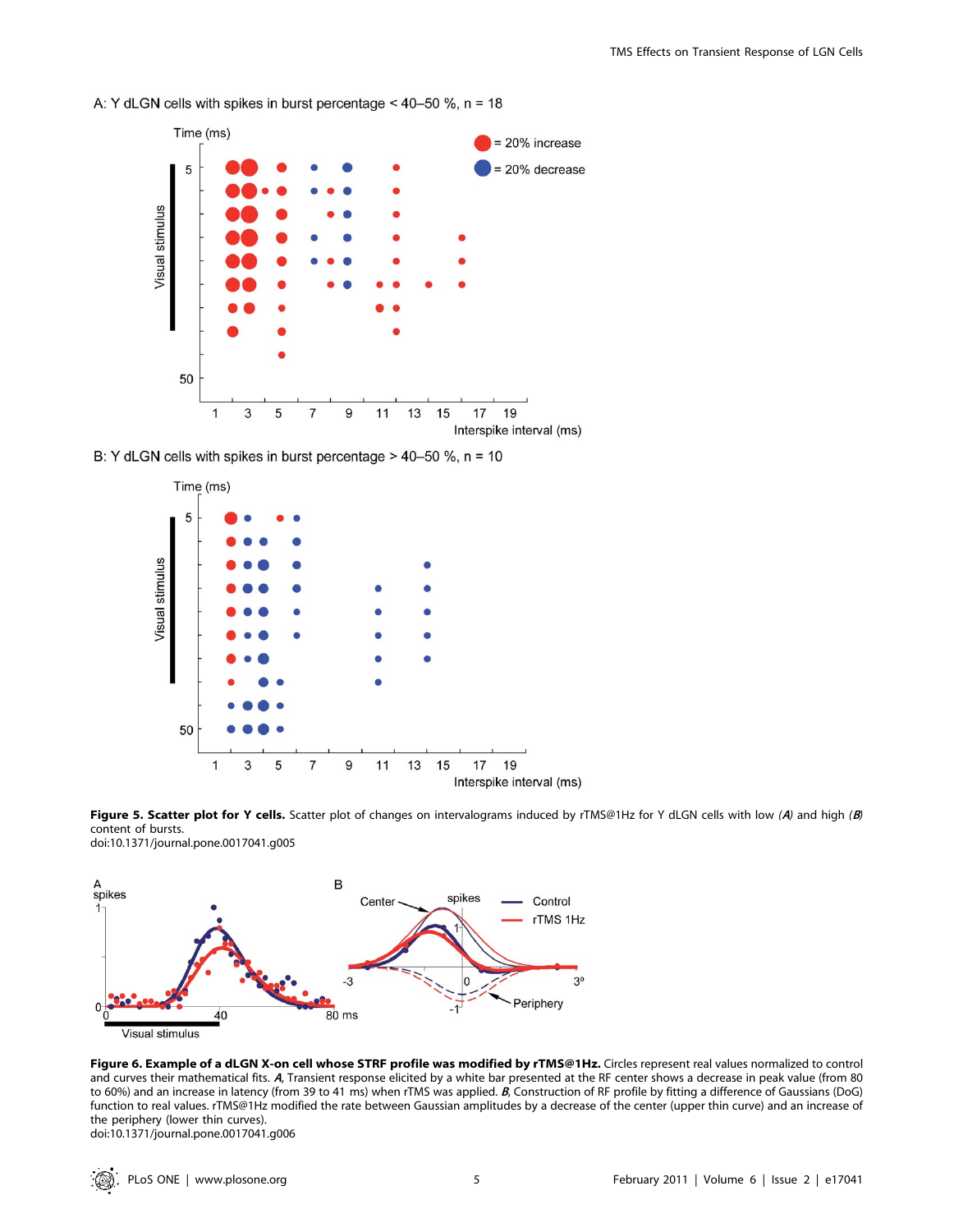

Figure 7. Effect of rTMS on X cells. rTMS@1Hz decreased (A) and delayed (B) the peak transient response and induced an increase in the rate between periphery and center amplitudes (O in dLGN X-cells (bin = 2 ms). Vertical error bars represent the standard error of the mean. doi:10.1371/journal.pone.0017041.g007

a larger number of interneurons (17%) than those arising from area 18 (7%) [39]. This suggests that area 17 would be able to exercise a more powerful control on dLGN neurons than area 18 [29]. Additionally, it has been reported that axon terminals coming from area 17 make contacts preferably with X neurons and, conversely, the fibers from area 18 are more related to Y neurons [39–41]. Taken together, these data would imply a greater inhibitory impact from area 17 axons on X cells. Then, it is possible that the net effect on the Vm of X relay neurons depends on the excitation-inhibition balance, being more robust to changes in cortical activity. Although it would be necessary to make an intracellular study, the present results suggest that the cortical blockade indices a stronger effect over the Vm of Y cells than that of X cells.

Finally, it is open to question how X cells, whose burst responses seems to be more stable to changes in cortical activity, decrease and delay their peak response. The answer seems to be related with the type of visual stimulus used. A bar presented in the RF center during 40 ms transiently stimulates both the center and the periphery of the RF. The fact that the action of the periphery is more pronounced in dLGN than in the retina [42,43] suggests a direct involvement of intrinsic inhibitory processes in the visual response of dLGN neurons. In analyzing the intervalograms during the application of rTMS@1Hz, it appears that X neurons, unlike Y neurons, generated spikes with an increased interval between spikes, a phenomenon that could be associated with a greater influence of disynaptic retinal inhibition mediated by interneurons [44,45]. Interestingly, this phenomenon has also been seen in the sustained response, both with pharmacological and cryogenical blockade of the cortex or in synchronized states of EEG [14]. The present study also shows that, after rTMS@1Hz in the cortex, the RF structure of X neurons seems to change, increasing the Gaussian amplitude in the periphery further than in the center.

# Functional implications of differential cortical effect

The present results reveal the ability of the cortex to differentially affect X and Y dLGN cells in a close relationship to the specific information carried by them. Y cells are mainly characterized by an initial transient response and a low sustained component. Thus, when a very brief visual stimulus is used (designed to emphasize the initial response) the cortex is able to influence Y cells response specifically by an effect on burst spikes suggesting an excitatory effect. When the cortical feedback is reduced, an increase of spikes in bursts and a decrease of tonic spikes is obtained without any change in the overall rate of firing, probably as a result of a sustained hyperpolarization.

On the other hand, rTMS@1Hz induces a delay and a decrease in peak response of X cells without any change in the proportion of burst and tonic spikes. This suggests a different corticofugal modulation. Thus, by suppressing excitatory inputs from the cortex (on relay cells, interneurons and perigeniculate nucleus) a decrease in Vm at a level insufficient to increase the burst response but, however, able to promote a hyperpolarization mediated by interneurons (and probably perigeniculate neurons) would facilitate the surround inhibitory effect. As a result, when retinal input is activated, an increase of interspike intervals is observed with a subsequent decrease and delay in the peak response. The RF analysis supports this hypothesis by showing a deviation of the excitation-inhibition balance toward the inhibitory component.

In summary, our data suggest that in physiological conditions the visual cortex controls in parallel two channels of information. In the faster route, corresponding to Y cells, it ensures an effective detection of new visual stimuli, selecting areas of interest of the image and producing a transient response with an optimal spike frequency to activate cortical cells. In addition, the cortex facilitates the firing of the X cells (slower) allowing an optimal time delay with respect to Y cells and, once new stimulus are detected, promote their synchronization for a detailed analysis of the image.

# Materials and Methods

#### Experimental preparation

Six adult cats of either sex were prepared following standard procedures used in our laboratory for extracellular recordings in the visual pathway [17,46]. Briefly, animals were anesthetized with isofluorane (5% for induction, 1.5–2% for surgery, and 0.5–1% for maintenance) in nitrous oxide (70%) and oxygen (30%). The trachea was cannulated, an intravenous line inserted, and a craniotomy performed for thalamic recordings. To prevent eye movements, animals were paralyzed with gallamine triethiodide (loading dose of 40 mg, maintenance 10 mg/kg/h i.v.) and held in a stereotaxic frame. End-tidal CO<sub>2</sub> levels, electrocardiogram (EKG) waveform and intersystolic interval, and the electroen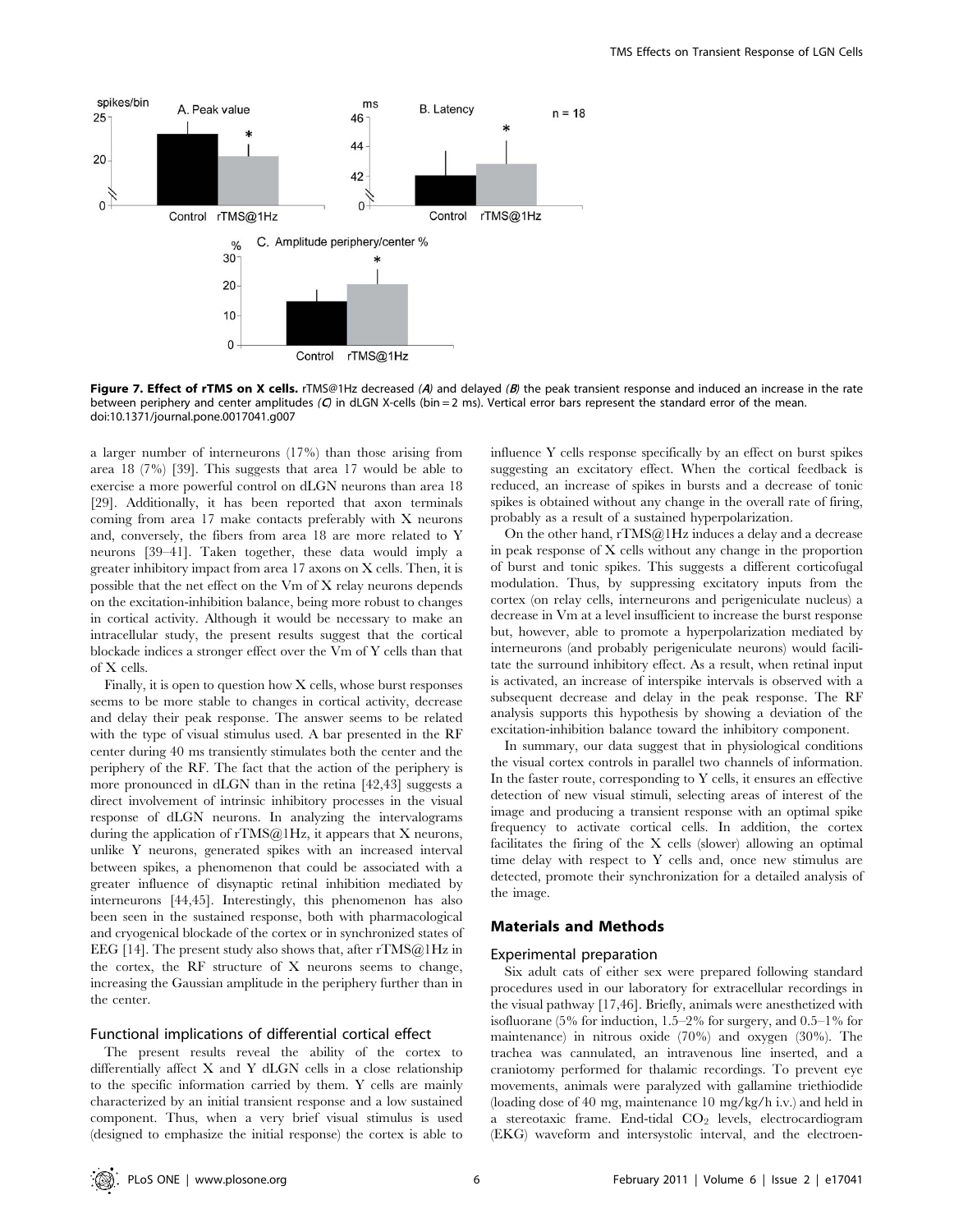cephalogram (EEG) were monitored continuously throughout the experiment. The rate and depth of artificial respiration was adjusted to maintain end-tidal  $CO<sub>2</sub>$  at 3.8–4.2%; the level of isofluorane was chosen to achieve a state of light anesthesia. Once a stable state was reached, any variations in the monitored parameters (change in the amplitude/frequency of EEG waves or EKG frequency, fall or fluctuation in the intersystolic interval, and change in end-tidal  $CO<sub>2</sub>$ ) commensurate with a change in the depth of anesthesia were compensated for by alterations in the level of isofluorane. Management of anesthesia was based upon spectrum of measures and follows the guidelines given by the UK Home Office. Wound margins were treated with lidocaine hydrochloride administered subcutaneously. The stereotaxic ear bars were coated with lidocaine gel. The eyes were treated with atropine methonitrate and phenylephrine hydrochloride, protected with zero-power contact lenses, and brought to focus on a semiopaque tangent screen 57 cm distant using appropriate trial-case lenses. Visual stimuli were applied monocularly through 3 mm artificial pupils. To further reduce possible eye movement artifacts, rigid posts were fixed to the sclera and attached to the stereotaxic frame. At the end of experiments animals were killed by an anesthetic overdose. All animal work was conducted according to relevant national and international guidelines (Spanish Physiology Society and the International Council for Laboratory Animal Science and the European Union). The study was approved by the University of A Coruña Ethics Committee (CE-UDC30/1/09).

# Magnetic stimulation

The rTMS was carried out with a MagStim Rapid system (The MagStim Company Ltd, Whitland, UK) equipped with 2 boosters and applied on the occipital cortex of cats via a figure-of-eight coil (mean diameter: 25 mm). The midpoint of the coil was centered over the interhemispheric cranial suture at the level of area 17 (Horsley-Clarke antero-posterior: 0 to –6, Medio-lateral: 0) directly touching the exposed bone. The coil was fixed by a mechanical arm at an angle of about  $60^{\circ}$  (wings located laterally) with the handle pointing up and backwards. For this study, all rTMS parameters were optimized to produce cortical suppression in the region of cortex below the coil [10,47–49]. The stimulation frequency utilized was one pulse per second, applied during a period of two minutes, hereinafter referred to as the rTMS@1Hz protocol. The intensity was set to 50% which, according to the data supplied by the manufacturer (http://www.magstim.co.uk), induces 1.5 T on the cortical surface (3 mm from the coil), and an electric field strength of 220 V/m, higher than those reported in other studies [50] but which effect, shown in the results, is consistent with those described by these authors.

The statistical significance of the changes induced by magnetic stimulation was determined by using paired and unpaired t-test or Wilcoxon test. The hypothesis of normality was checked using the Kolmogorov-Smirnov test. Results were deemed to be significant when  $P<0.05$ . Cluster analysis was carried out with the two-phase modality and by applying the Akaike criterion.

#### Recording procedures

Tungsten microelectrodes (FHC) of 8–12 MU, mounted on a micromanipulator (FHC, Brunswick, ME) were introduced in the dLGN following stereotaxic coordinates (Horsley–Clark A6 L9). Neurons responding to visual stimulation of both eyes (binocular) with big RFs were classified as perigeniculate nucleus cells and were not considered. Neurons giving only monocular responses with a defined RF were considered for further recording and analysis. Cell type was identified, X or Y, on the basis of standard tests including the test of linearity of spatial summation, size and

eccentricity of the receptive field, type of response to points of light, and presence of shift effect [51–54]. The visual response of the cell was recorded during four minutes: two minutes for control condition followed by two minutes for the simultaneous application of the rTMS@1Hz protocol. The entire protocol was run once per cell. The inter-recording interval was dependent upon the time devoted to search, isolate and characterize each cell, but usually was more than one hour.

#### Visual stimulus

The one-dimensional version of the reverse correlation algorithm [18,55–58] (see below Reverse correlation analysis) was applied to evaluate the dLGN cells visual response. This protocol allows the quick generation of a RF map during the application of rTMS (the period was limited by the activation of the temperature-sensitive protection of the equipment). The transient response elicited in dLGN neurons was used to characterize the spatiotemporal dynamics of the RF as well as its response mode (see Burst analysis). In particular, the visual stimulus consisted in two groups of 20 white and 20 dark bars presented on a gray background and in a pseudorandom sequence. Each group of bars was arranged orderly and centered on the RF cell under study, as it is shown in Figure 8A. Stimuli were adapted to the preferred spatial frequency of the cells by changing the bar width. Bars had a length of  $12^{\circ}$  and a width between 0.4° and 1°, covering an area of  $+/-$  6° of elevation and  $+/-$  4° to 10° of azimuth respectively. Each bar was displayed for 40 ms with no direct correlation with the magnetic stimulation.

## Reverse correlation analysis

A diagram summarizing the procedure we used is shown on figure 8. Visual stimuli were displayed in an area centered over the dLGN cell's RF (Fig. 8A). Each spike was associated with the visual stimulus that preceded it for an interval of 200 ms, then a peristimulus time histogram (PSTH) for each bar was generated (Fig. 8B). PSTHs were ordered according to the position of the visual stimulus that elicited each one and normalized with respect to the maximum total value. As a result, spatial response profiles across the receptive field were obtained (Fig. 8C), both for ON stimulus (white bars) and OFF stimulus (black bars). A composite spatiotemporal receptive field (STRF) was then obtained subtracting the OFF from the ON response (Fig. 8D). Thus, for an ON cell, regions of the STRF excited by the bright and dark bars are shown as positive and negative values respectively. Figure 8E–F shows the spatial and temporal profiles obtained by slicing the STRF through the peak value as it is shown by arrows in Fig. 8D. Filled circles in Fig. 8E–F represent real values and solid curves show the mathematical fit for the spatial (difference of two Gaussian functions) [18,59–61] and temporal (difference of two Gamma functions) [18,62,63] profiles. This process was applied to all STRFs to quantitatively characterize and compare different recordings. All curve fittings were performed with *cftool function* (MATLAB version R2006b, The MathWorks).

# Control experiments (visual cortical responses to local rTMS)

To gain insight into the effect of rTMS on V1, in previous control experiments we were able to record visual-driven activity simultaneously from cortical and dLGN cells during rTMS stimulation at 1 Hz. Electrodes to record cortical spikes were either advanced during the experiment at an oblique angle (avoiding the stimulating coil) or cemented in place (tip located approximately in layer VI) prior to positioning of the TMS coil.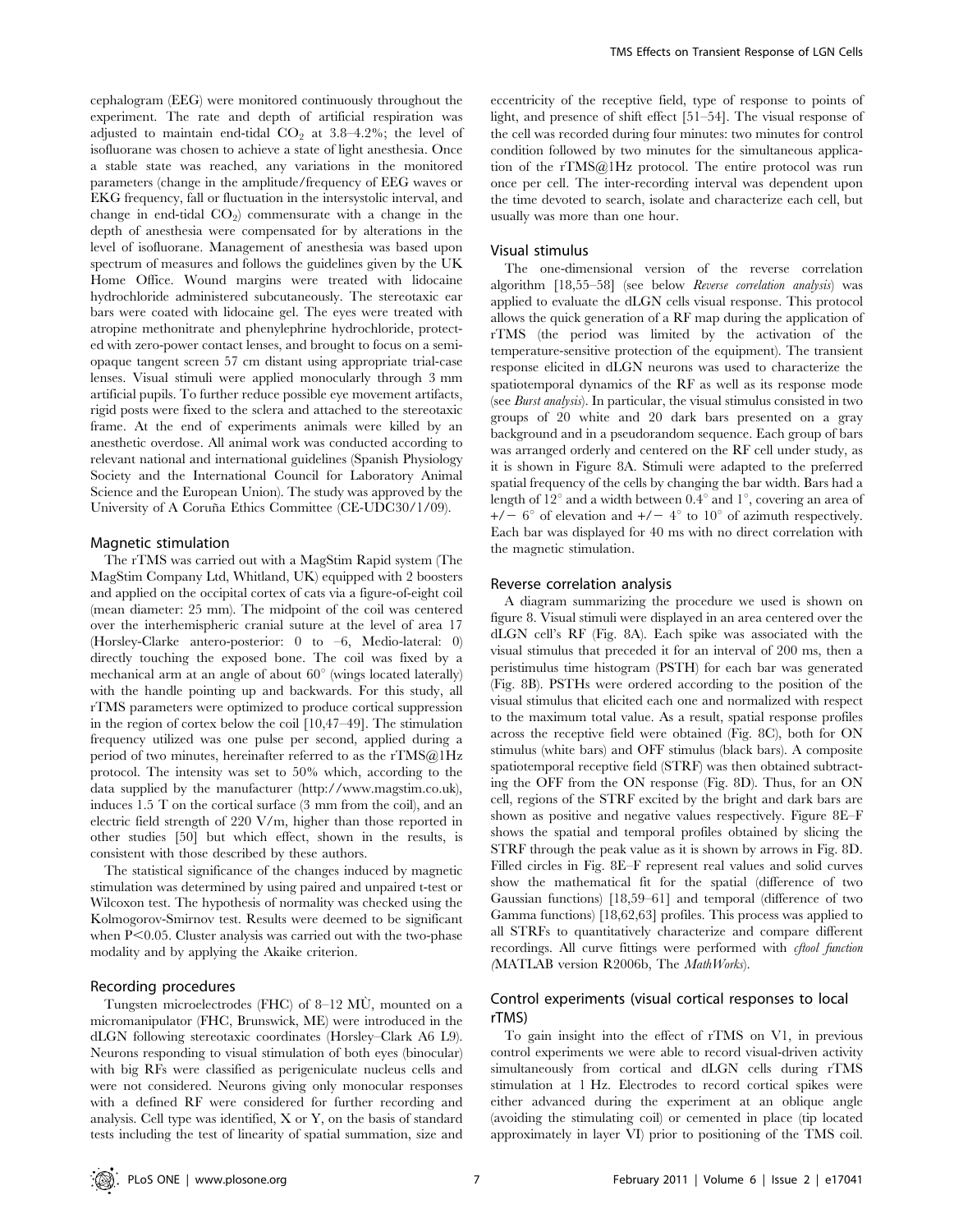

Figure 8. Spatiotemporal receptive field (STRF) profile obtained from a one-dimensional reverse correlation procedure. Visual stimulus is a randomized sequence of bright and dark bars centered at the dLGN cell's RF. A, Simplified figure (10 bars) showing two of the white bars (6 & 8) presented to the dLGN cell. <sup>B</sup>, Peristimulus time histogram (PSTH) from bars 6 & 8. Bin size: 2 ms. <sup>C</sup>, Spatiotemporal profiles obtained from white (ON) and dark (OFF) bar series. D, STRF obtained by subtracting OFF from ON spatiotemporal profile. E, Spatial RF profile obtained by slicing in the STRF through the RF center at peak response. F, Temporal profile derived by slicing in the STRF through the RF center. Mathematical approaches (solid curves) are obtained from real values (filled circles; see text for details). doi:10.1371/journal.pone.0017041.g008

Visual stimulus was the same one used to study dLGN cells; the orientation of the bars was the optimal for each cortical cell. We did not pretend to systematically map the spatial extent of the cortical suppression zone; however, it is likely, given the size of the cat brain and the spatial resolution of rTMS that our stimulation effectively covered the primary visual cortex and that the effect was uniform across this region. The histogram in figure 9 shows the visual response of both, a dLGN neuron and a deep layer cortical cell (presumably a layer 6 neuron), before (blue line), during rTMS (red line) and after rTMS (green line).

# Intervalogram analysis

The intervalogram method was introduced by Funke and Wörgötter [44] to study the sustained phase of cat dLGN cell responses. Basically, an intervalogram shows the variation of the distribution of interspike intervals in the cell response. Figure 10A shows schematically the response of a cell to one bar displayed on the RF center. Firstly, in a time window of 50 ms (see below) starting at  $t = 0$ , a first interspike interval histogram (INTH) was obtained for the spikes within the window. The second INTH was obtained for a time window displaced 5 ms after the first window (5 ms corresponds to the 10% of the total duration of the window according to the criterion of Funke and Wörgötter) [44]. Remaining INTH's were obtained moving the window every 5 ms to complete the total period of analysis (250 ms). Arranging INTH's in a two dimensional array allowed us to detect changes on interval distribution over time whenever the cell was stimulated. Due to the visual stimulus properties, intervalograms illustrate changes during the transient phase of the response. Since each visual stimulus generated an intervalogram, an average intervalogram for a given number of stimuli was obtained. Figure 10B shows an average intervalogram for a Y OFF cell obtained after the presentation of 72 black bars on the RF center. Figure 10C shows the first mean INTH of that intervalogram, obtained immediately after the onset of the visual stimulus. The cell responded preferentially with spikes separated 3 ms (arrow). Figure 10D shows the mean  $9<sup>th</sup>$  INTH, calculated from a time window starting at the end of the visual stimulus (40 ms); even though the preferred frequency response is maintained, the  $9<sup>th</sup>$ INTH is more distributed than the first INTH i.e., spikes with longer intervals begin to appear.

In general, when intervalograms are used, some details must be taken into account. There is a compromise between the time window size and the characteristics of the stimulus used. A large time window has the advantage of sampling a higher number of spikes and thus generating INTHs with a higher resolution, but it is not optimal to analyze transient responses. In contrast, smaller time windows generate intervalograms with a greater temporal resolution, but with fewer spikes used to compute each INTH. We chose 50 ms because it was optimal to analyze the transient phase of dLGN cell responses. Regarding the analysis of intervalograms, due to the fact that each point in the intervalogram represents how many times a value of interspike interval is repeated in certain time window, the peak value of intervalograms before and after applying rTMS can move in a 2D plane i.e., a cell can either change its preferred firing frequency, or the instant it reaches the peak, or both parameters at once. The latter is a problem when applying statistics and it is the reason to read intervalograms in a qualitative way.

#### Burst analysis

Burst analysis was carried out to unveil changes in the response mode of dLGN neurons. Trains of action potentials preceded by a silence period of at least 50 ms and whose interspike intervals were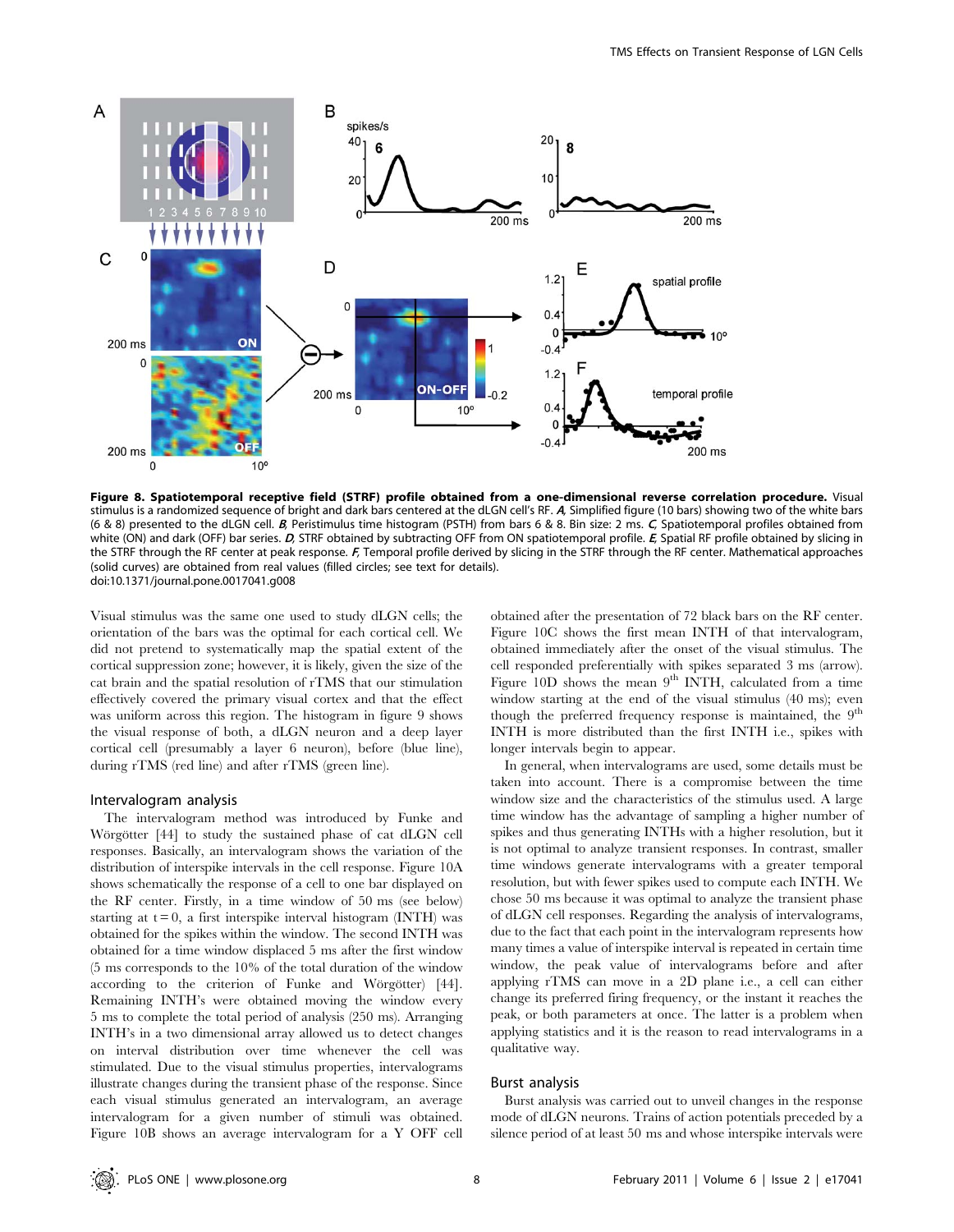

Figure 9. Example of the effect of rTMS on cortical cells. Top panel: rTMS stimulation produced a reduction in the peak response (red curve) compared to the pre rTMS values (blue curve). Green curve depicts the recovery of the response (bin = 4 ms). The cell was recorded in the deeper layers of V1. The effect of rTMS on a dLGN cell recorded simultaneously is also shown (bottom panel). doi:10.1371/journal.pone.0017041.g009



Figure 10. Construction of intervalograms. A, Spikes elicited by a dark bar (VS) presented on RF center of a Y off dLGN cell. Interval distributions are computed for small time windows of 50 ms shifted 5 ms each other along the time axis. An inter-spike interval histogram (INTH) is calculated for each window (1, 2, 3, … 40) by adding all interval distributions obtained from each dark bar presented on RF center of the dLGN cell. INTHs are plotted as a colour-scaled horizontal pixel line and all the intervalogram is normalized to its maximum value. B, Average intervalogram for all Y dLGN cells. The temporal resolution for the horizontal axis is 1 ms and the maximum value is limited by the time window, i.e. 50 ms. The temporal resolution for the vertical axis is determined by the interval between time windows, i.e. 5 ms and maximum value is 200 ms. C, First INTH of the average intervalogram showed in  $B$ .  $D$ , INTH from the average intervalogram at the end of the VS. doi:10.1371/journal.pone.0017041.g010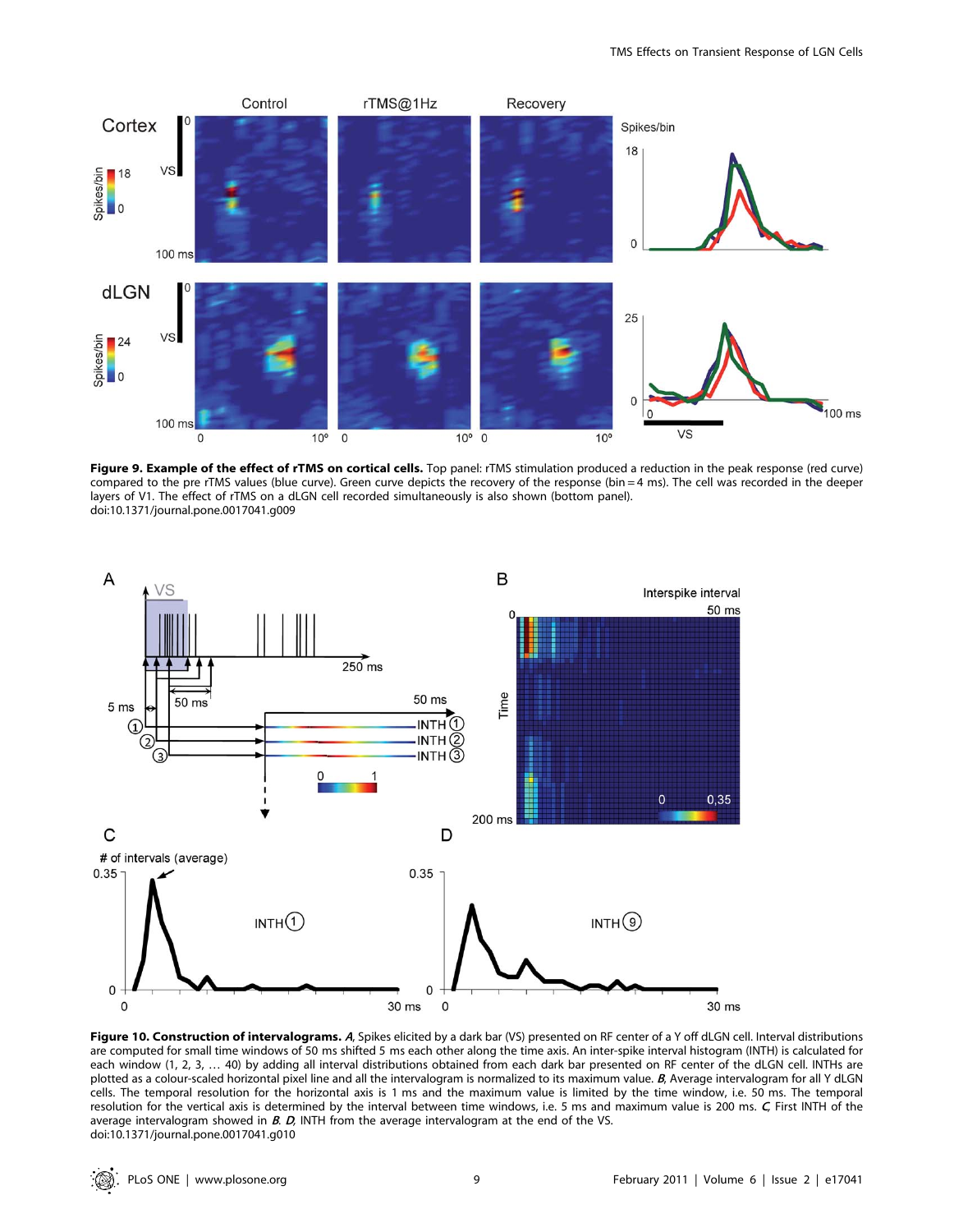less than 4 ms were considered as bursts [23]. All other spikes were considered as tonic response.

# References

- 1. Kalil RE, Chase R (1970) Corticofugal influence on activity of lateral geniculate neurons in the cat. J Neurophysiol 33: 459–474.
- 2. Singer W (1977) Control of thalamic transmission by corticofugal and ascending reticular pathways in the visual system. Physiol Rev 57: 386–420.
- 3. Geisert EE, Langsetmo A, Spear PD (1981) Influence of the cortico-geniculate pathway on response properties of cat lateral geniculate neurons. Brain Res 208:  $409 - 415$ .
- 4. McClurkin JW, Marrocco RT (1984) Visual cortical input alters spatial tuning in monkey lateral geniculate nucleus cells. J Physiol (Lond) 348: 135–152.
- 5. Murphy PC, Sillito AM (1987) Corticofugal feedback influences the generation of length tuning in the visual pathway. Nature 329: 727–729.
- 6. Sillito AM, Cudeiro J, Jones HE (2006) Always returning: Feedback and sensory processing in visual cortex and thalamus. Trends Neurosci 29: 307–316.
- 7. Hallett M (2000) Transcranial magnetic stimulation and the human brain. Nature 406: 147–150.
- 8. Sack AT (2006) Transcranial magnetic stimulation, causal structure–function mapping and networks of functional relevance. Curr Opin Neurobiol 16: 593–599.
- 9. Mix A, Benali A, Eysel UT, Funke K (2010) Continuous and intermittent transcranial magnetic theta burst stimulation modify tactile learning performance and cortical protein expression in the rat differently. Eur J Neurosci 32: 1575–1586.
- 10. de Labra C, Rivadulla C, Grieve K, Marino J, Espinosa N, et al. (2007) Changes in visual responses in the feline dLGN: Selective thalamic suppression induced by transcranial magnetic stimulation of V1. Cereb Cortex 17: 1376–1385.
- 11. Pasley BN, Allen EA, Freeman RD (2009) State-dependent variability of neuronal responses to transcranial magnetic stimulation of the visual cortex. Neuron 62: 291-303.
- 12. Wang W, Jones HE, Andolina IM, Salt TE, Sillito AM (2006) Functional alignment of feedback effects from visual cortex to thalamus. Nat Neurosci 9: 1330–1336.
- 13. Funke K, Nelle E, Li B, Wörgötter F (1996) Corticofugal feedback improves the timing of retino-geniculate signal transmission. Neuroreport 7: 2130–2134.
- 14. Wörgötter F, Suder K, Zhao Y, Kerscher N, Eysel UT, et al. (1998) Statedependent receptive-field restructuring in the visual cortex. Nature 396: 165–168.
- 15. Godwin DW, Vaughan JW, Sherman SM (1996) Metabotropic glutamate receptors switch visual response mode of lateral geniculate nucleus cells from burst to tonic. J Neurophysiol 76: 1800–1816.
- 16. Fanselow EE, Sameshima K, Baccala LA, Nicolelis M (2001) Thalamic bursting in rats during different awake behavioral states. Proc Natl Acad Sci USA 98: 15330–15335.
- 17. Rivadulla C, Martinez L, Grieve KL, Cudeiro J (2003) Receptive field structure of burst and tonic firing in feline lateral geniculate nucleus. J Physiol (Lond) 553: 601–610.
- 18. Cai D, Deangelis GC, Freeman RD (1997) Spatiotemporal receptive field organization in the lateral geniculate nucleus of cats and kittens. J Neurophysiol 78: 1045–1061.
- 19. Chen R, Classen J, Gerloff C, Celnik P, Wassermann EM, et al. (1997) Depression of motor cortex excitability by low-frequency transcranial magnetic stimulation. Neurology 48: 1398–1403.
- 20. Alitto HJ, Weyand TG, Usrey WM (2005) Distinct properties of stimulus-evoked bursts in the lateral geniculate nucleus. J Neurosci 25: 514–523.
- 21. Lesica NA, Weng C, Jin J, Yeh C, Alonso J, et al. (2006) Dynamic encoding of natural luminance sequences by LGN bursts. PLoS Biol 4: e209.
- 22. Wang X, Wei Y, Vaingankar V, Wang Q, Koepsell K, et al. (2007) Feedforward excitation and inhibition evoke dual modes of firing in the cat's visual thalamus during naturalistic viewing. Neuron 55: 465–478.
- 23. Lu SM, Guido W, Sherman SM (1992) Effects of membrane voltage on receptive field properties of lateral geniculate neurons in the cat: Contributions of the low-threshold Ca2+ conductance. J Neurophysiol 68: 2185–2198.
- 24. Reinagel P, Godwin D, Sherman SM, Koch C (1999) Encoding of visual information by LGN bursts. J Neurophysiol 81: 2558–2569.
- 25. Smith GD, Sherman SM (2002) Detectability of excitatory versus inhibitory drive in an integrate-and-fire-or-burst thalamocortical relay neuron model. J Neurosci 22: 10242–10250.
- 26. Grubb MS, Thompson ID (2005) Visual response properties of burst and tonic firing in the mouse dorsal lateral geniculate nucleus. J Neurophysiol 93: 3224–3247.
- 27. Grieve KL, Rivadulla C, Cudeiro J (2009) Mixed burst and tonic firing in the thalamus: A study in the feline lateral geniculate nucleus in vivo. Brain Res 1273: 48–57.
- 28. Weyand TG, Boudreaux M, Guido W (2001) Burst and tonic response modes in thalamic neurons during sleep and wakefulness. J Neurophysiol 85: 1107–1118.

# Author Contributions

Conceived and designed the experiments: NE JM JC. Performed the experiments: NE JM JC. Analyzed the data: NE JM CL JC. Wrote the paper: NE JM CL JC.

- 29. Waleszczyk WJ, Bekisz M, Wro´bel A (2005) Cortical modulation of neuronal activity in the cat's lateral geniculate and perigeniculate nuclei. Exp Neurol 196: 54–72.
- 30. Zhan XJ, Cox CL, Rinzel J, Sherman SM (1999) Current clamp and modeling studies of low-threshold calcium spikes in cells of the cat's lateral geniculate nucleus. J Neurophysiol 81: 2360–2373.
- 31. Mukherjee P, Kaplan E (1995) Dynamics of neurons in the cat lateral geniculate nucleus: in vivo electrophysiology and computational modeling. J Neurophysiol 74: 1222–1243.
- 32. Fukuda Y, Stone J (1976) Evidence of differential inhibitory influences on X- and Y-type relay cells in the cat's lateral geniculate nucleus. Brain Res 113: 188–196.
- 33. Berardi N, Morrone MC (1984) Development of gamma-aminobutyric acid mediated inhibition of X cells of the cat lateral geniculate nucleus. J Physiol (Lond) 357: 525–537.
- 34. Montero VM, Zempel J (1985) Evidence for two types of GABA-containing interneurons in the A-laminae of the cat lateral geniculate nucleus: A doublelabel HRP and GABA-immunocytochemical study. Exp Brain Res 60: 603–609.
- 35. Lindström S, Wróbel A (1990) Private inhibitory systems for the X and Y pathways in the dorsal lateral geniculate nucleus of the cat. J Physiol (Lond) 429:  $259 - 280$
- 36. Livingstone M, Hubel D (1987) Psychophysical evidence for separate channels for the perception of form, color, movement, and depth. J Neurosci 7: 3416–3468.
- 37. Nassi JJ, Callaway EM (2009) Parallel processing strategies of the primate visual system. Nat Rev Neurosci 10: 360–372.
- 38. Briggs F, Usrey WM (2009) Parallel processing in the corticogeniculate pathway of the macaque monkey. Neuron 62: 135–146.
- 39. Vidnyanszky Z, Hamori J (1994) Quantitative electron microscopic analysis of synaptic input from cortical areas 17 and 18 to the dorsal lateral geniculate nucleus in cats. J Comp Neurol 349: 259–268.
- 40. Murphy P, Sillito A (1996) Functional morphology of the feedback pathway from area 17 of the cat visual cortex to the lateral geniculate nucleus. J Neurosci 16: 1180–1192.
- 41. Murphy PC, Duckett SG, Sillito AM (2000) Comparison of the laminar distribution of input from areas 17 and 18 of the visual cortex to the lateral geniculate nucleus of the cat. J Neurosci 20: 845–853.
- 42. Sillito AM, Kemp JA (1983) The influence of GABAergic inhibitory processes on the receptive field structure of X and Y cells in cat dorsal lateral geniculate nucleus (dLGN). Brain Res 277: 63–77.
- 43. Cleland BG, Lee BB (1985) A comparison of visual responses of cat lateral geniculate nucleus neurones with those of ganglion cells afferent to them. J Physiol (Lond) 369: 249–268.
- 44. Funke K, Wörgötter F (1995) Temporal structure in the light response of relay cells in the dorsal lateral geniculate nucleus of the cat. J Physiol (Lond) 485: 715–737.
- 45. Funke K, Wörgötter F (1997) On the significance of temporally structured activity in the dorsal lateral geniculate nucleus (LGN). Prog Neurobiol 53: 67–119.
- 46. Rivadulla C, Martinez LM, Varela C, Cudeiro J (2002) Completing the corticofugal loop: A visual role for the corticogeniculate type 1 metabotropic glutamate receptor. J Neurosci 22: 2956–2962.
- 47. Wassermann EM, Cohen LG, Flitman SS, Chen R, Hallett M (1996) Seizures in healthy people with repeated "safe" trains of transcranial magnetic stimuli. Lancet 347: 825–826.
- 48. Maeda F, Keenan JP, Tormos JM, Topka H, Pascual-Leone A (2000) Modulation of corticospinal excitability by repetitive transcranial magnetic stimulation. Clin Neurophysiol 111: 800–805.
- 49. Aydin-Abidin S, Moliadze V, Eysel UT, Funke K (2006) Effects of repetitive TMS on visually evoked potentials and EEG in the anaesthetized cat: Dependence on stimulus frequency and train duration. J Physiol (Lond) 574: 443–455.
- 50. Moliadze V, Zhao Y, Eysel U, Funke K (2003) Effect of transcranial magnetic stimulation on single-unit activity in the cat primary visual cortex. J Physiol (Lond) 553: 665–679.
- 51. Enroth-Cugell C, Robson JG (1966) The contrast sensitivity of retinal ganglion cells of the cat. J Physiol (Lond) 187: 517–552.
- 52. Cleland BG, Dubin MW, Levick WR (1971) Sustained and transient neurones in the cat's retina and lateral geniculate nucleus. J Physiol (Lond) 217: 473–496.
- 53. Shapley R, Hochstein S (1975) Visual spatial summation in two classes of geniculate cells. Nature 256: 411–413.
- 54. Derrington AM, Fuchs AF (1979) Spatial and temporal properties of X and Y cells in the cat lateral geniculate nucleus. J Physiol (Lond) 293: 347–364.
- 55. Jones JP, Palmer LA (1987) The two-dimensional spatial structure of simple receptive fields in cat striate cortex. J Neurophysiol 58: 1187–1211.